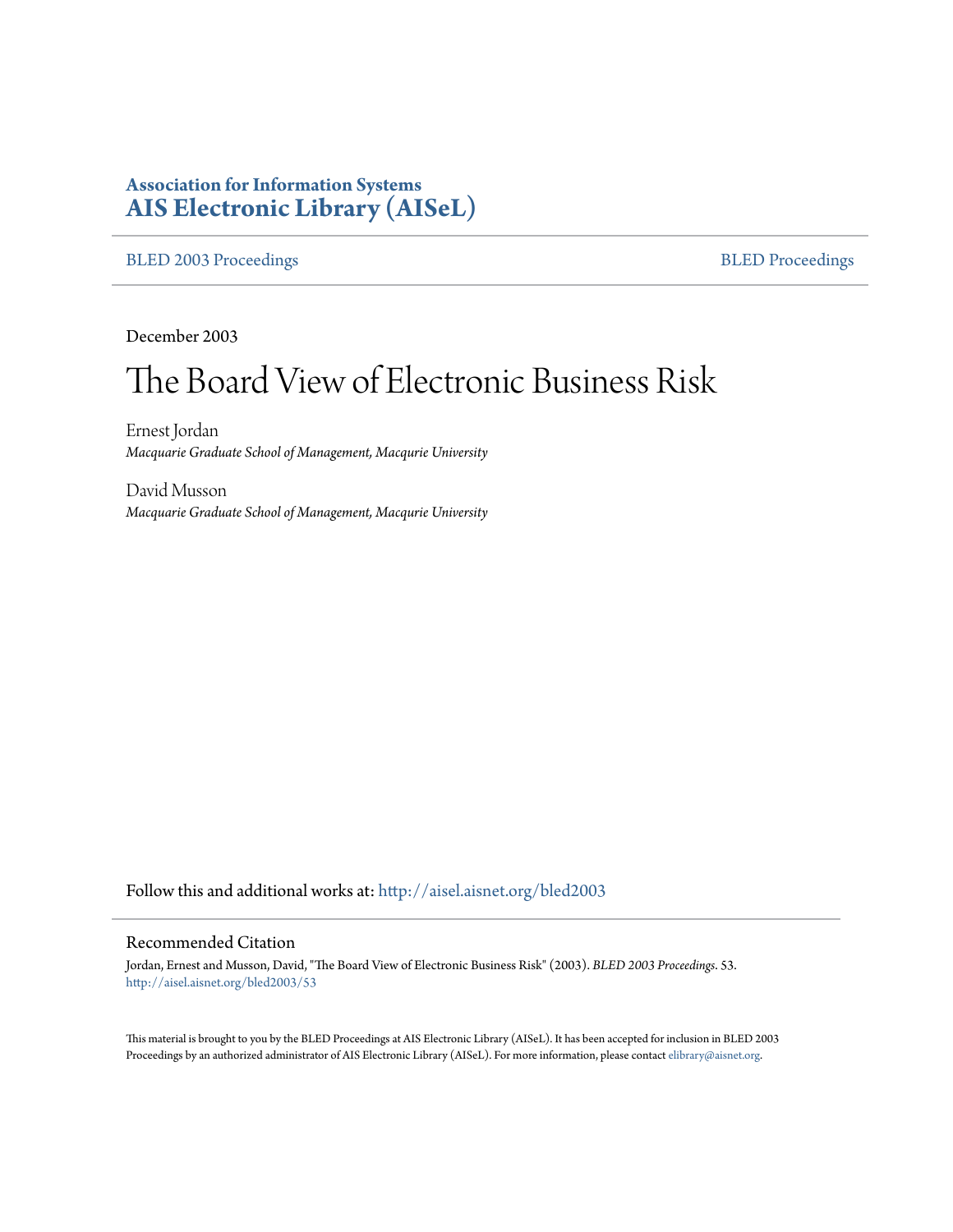## **16th Bled eCommerce Conference**

#### **eTransformation**

Bled, Slovenia, June 9 – 11, 2003

## **The Board View of Electronic Business Risk**

#### **Ernest Jordan, David Musson**

Macquarie Graduate School of Management, Macquarie University, Australia Ernest.Jordan@bigpond.com, DavidMusson@optusnet.com.au

#### **Abstract**

*The selection and implementation of electronic business initiatives pose challenges to technologists and business unit managers, however this study focuses on the issues that impact corporate board members. They have special responsibilities to monitor the risks faced by the organisation. We outline some of the risks posed by electronic business and discuss the various approaches proposed to deal with them. This paper reports on a study that tests the adequacy of existing Australian standards among other management tools. The development and implementation of a survey of board members is described. The focus is on the perceptions of risks by board members, together with their views on procedures and responsibilities for such risks. Findings suggest three distinct approaches used by boards that are expressed in terms of Australian sporting metaphors.* 

## **1. Introduction**

l

Electronic commerce<sup>1</sup> applications, especially business-to-business, generate risk across a broad spectrum, including business continuity, information security, fraud and a range of operational risks. Furthermore, the risks associated with electronic commerce are complex and interdependent. Although casual readers of press reports may form the opinion that the extent of electronic commerce use in Australia is small, IDC reported that, in 2001, Australian business-to-business electronic commerce transactions amounted to \$11.9 billion. They also predict that this figure will rise at a rapid rate, reaching \$168 billion in 2006.

*The effectiveness of a board is dependent to a substantial extent on the form, timing and quality of the information which it receives (Hampel, 1998, 23)* 

The management of risk is an important part of corporate governance. Boards of publicly listed companies and public corporations are expected to exert their duty of care to

<sup>&</sup>lt;sup>1</sup> While the title and current usage supports the term 'electronic business', throughout this paper we shall use the term 'electronic commerce' as this was the term used in our interviews and survey.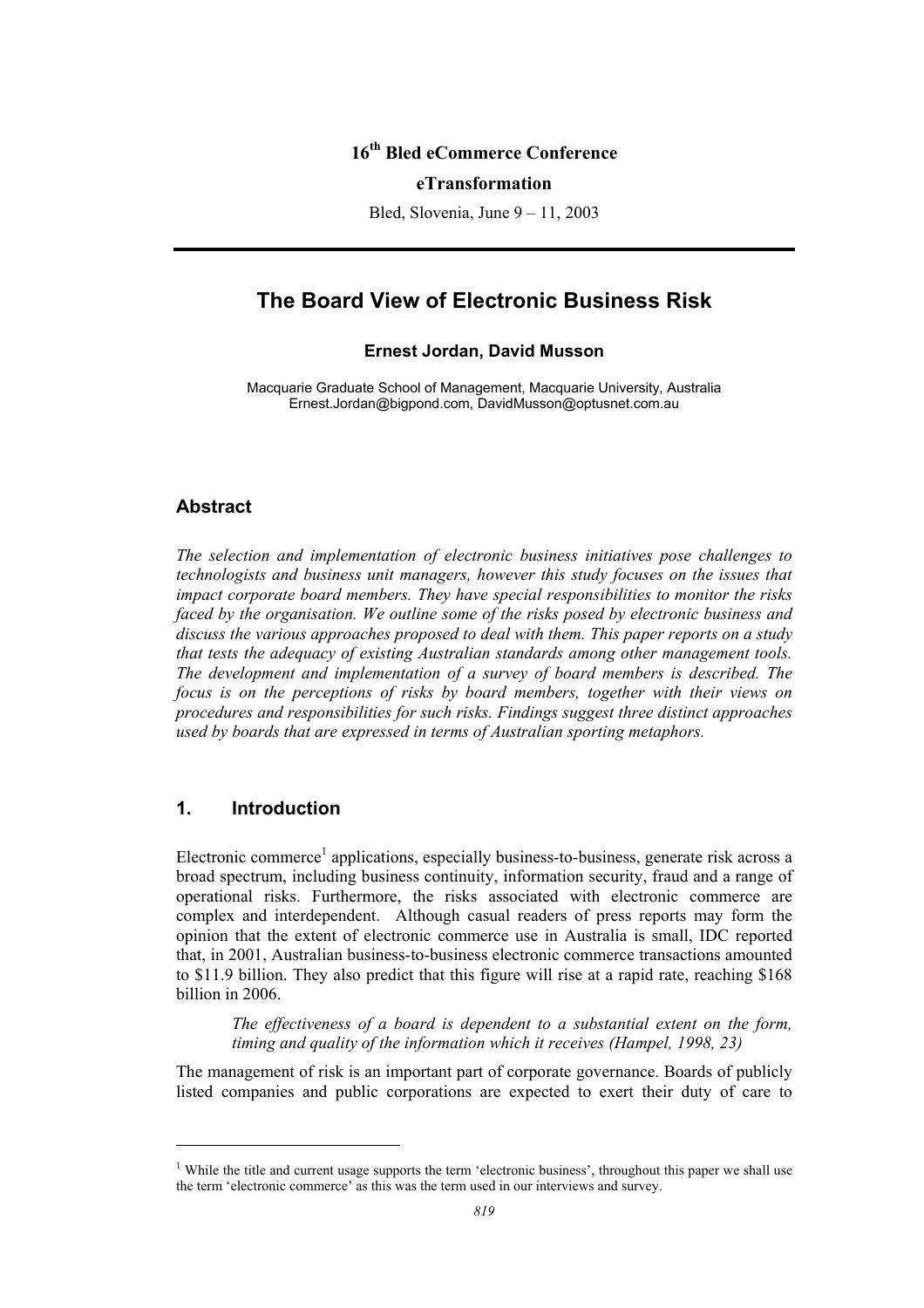monitor the risks that the organisation is taking. An early initiative in this area came from the UK, where the Cadbury Report noted that corporate governance assumed:

"*The adoption by a company's board of a risk-based approach to establishing a sound system of internal control and reviewing its effectiveness. This should be incorporated by the company within its normal management and governance processes*". (Cadbury, 1992)

In Australia, the Australian Stock Exchange (ASX) Listing Rule 4.10 says that the board of each listed company should include, in its Annual Report:

*"The [board's] approach to identifying areas of significant business risk, and to putting arrangements in place to manage them".* (ASX, 2001)

The Parliament of Australia, Parliamentary Library Research Paper 18 (Cobb, 1998) highlighted Australia's vulnerability to high technology risks, particularly to our trade infrastructure and computerised systems. It proposed that a National Infrastructure Protection Agency should be established to include (*inter alia*) a warning centre responsible for monitoring the operation of the infrastructure and detecting irregularities. This is not unique to Australia.

Well-managed electronic commerce systems will be a cornerstone of significant economic development in Australia. This situation is mirrored in all developed economies. The appropriate selection, development, implementation, use and monitoring of such applications is a demanding challenge. There are many factors that threaten, creating a 'risk environment'. This research focuses on the board's view of these risks. What do they think they are?

Within this context, there is growing pressure around the world for higher standards of corporate governance to be required. The Hampel Report (1998) from the UK establishes principles that can reasonably be expected to emerge in Australia and around the world. Boards of publicly listed companies and public corporations are expected to exert their duty of care to monitor the risks that the organisation is taking. Yet the risks are increasing - a double-edged sword.

## *Aims*

Our research program aims to test and enhance existing theories of information security management and risk management so that they can be used to monitor the risks of electronic commerce systems to meet the elaborated needs of corporate boards. This study investigates the approaches currently used by company boards.

Security is the persistent challenge impeding electronic commerce system proliferation. Our overall aim is to build upon and enhance existing theories of communicating risk to corporate boards, faced with this challenge. Specifically we will assess risk management and information security management practices that are utilised in providing information to board members and in communicating the board's directives to the organisation.

Major impediments to the rapid uptake of electronic commerce systems are the perceived risks (Ernst & Young, 2000). With increasing pressure on boards to take responsibility for risk undertaken by their organisations, it is critical to supply them with rigorous, tested, reliable information about the risks that these systems generate. This research seeks to investigate the board members' understanding and perceptions of risk in electronic commerce.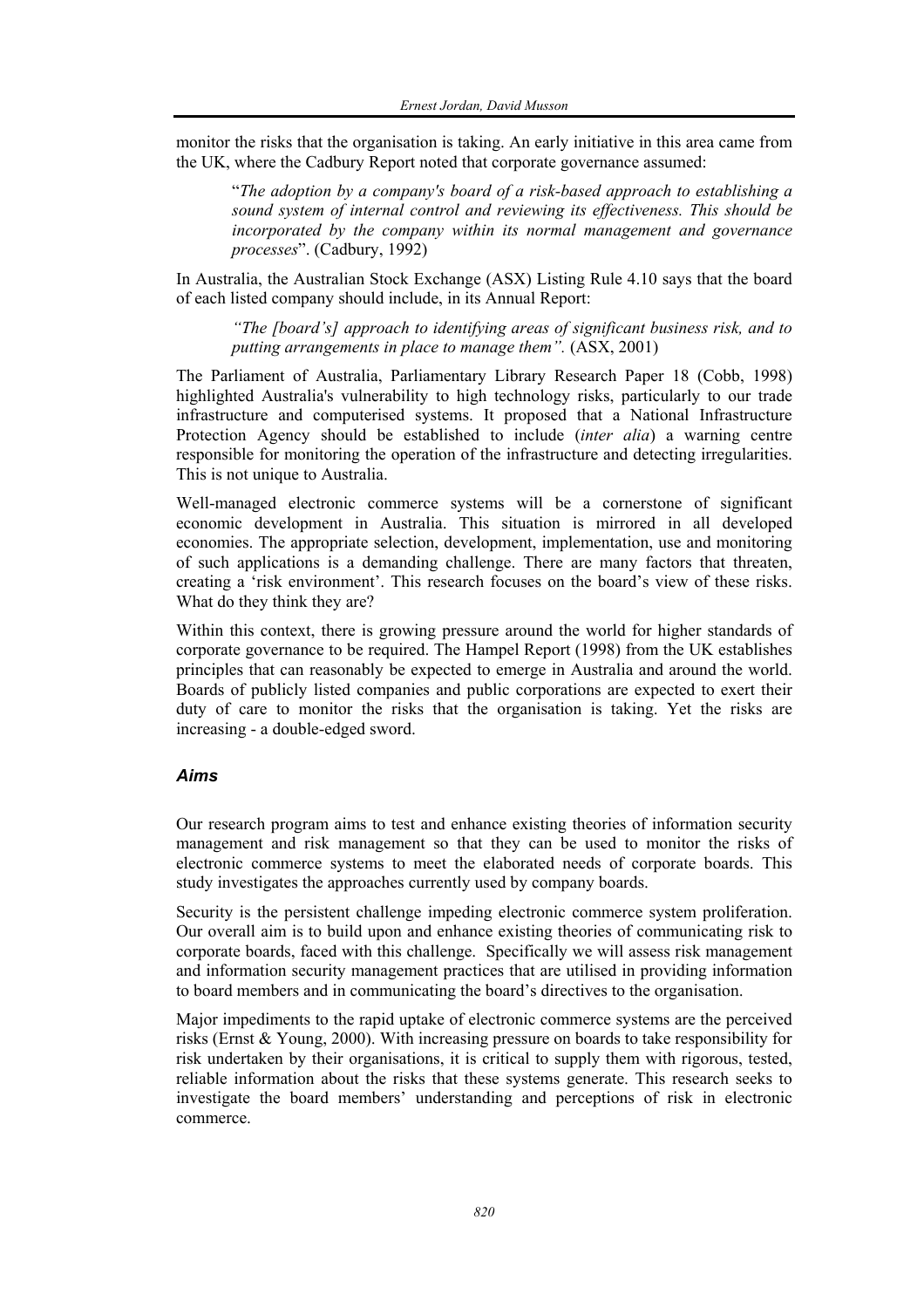## **2. Theoretical Frameworks**

There have been many approaches to risk management within organisations, coming from such perspectives as audit and control, financial management, insurance, operational continuity, crisis and emergency management, and from the professional practice of 'risk managers'. An even wider view (Pricewaterhouse Coopers, 1999) included entrepreneurial risk within a framework for developing a risk map for an organisation. Increasing concern that boards should monitor and take responsibility for risk management has been shown in Hampel (1998), whose report has been adopted by UK listed companies. In Australia, the Australian Stock Exchange (ASX) now requires listed companies to include a "Statement of Corporate Governance Practices" in their annual report and also to identify areas of significant business risk and arrangements used to manage those risks (ASX, 2001).

In 1995 Standards Australia (in cooperation with Standards New Zealand) issued a risk management standard, now revised as Australian Standard AS4360: 1999 (Standards Australia, 1999), that describes a generic approach to risk management, that is being considered for adoption as a world standard by the International Organization for Standardization (Pricewaterhouse Coopers, 1999).

Computerised systems have been the subject of AS4444:1996 (revised 1999), *Information Security Management*, which has been widely accepted in the IT industry (Standards Australia, 1996). It modifies previous UK standards and is consistent with the new ISO17799 standard. This standard is not prescriptive, rather presenting good practices that are to be encouraged to enhance information security. It does not include performance measures or summative indicators.

There has been substantial professional practice in the area of risk management, one that has not been accompanied by rigorous theories. This divergent status of practice and theory is also to be found in the board of directors' formal role in monitoring risk within the organisation, although this is a much newer concern. Thus the two key perspectives on risk that will be used in the research will be those of standards and governance. These are not sufficiently rigorously developed as theories for research purposes, but can be used in a Grounded Theory approach as guidelines and indicators.

## **3. Research Methods**

## *3.1 Research Questions and Hypotheses*

This research project is driven by two key questions:

- Are official standards in risk management and information security management sufficient for assessing risks of electronic commerce systems and informing board members?
- Are Boards of Directors satisfied with information and advice they receive, in carrying out their duties of risk monitoring or governance?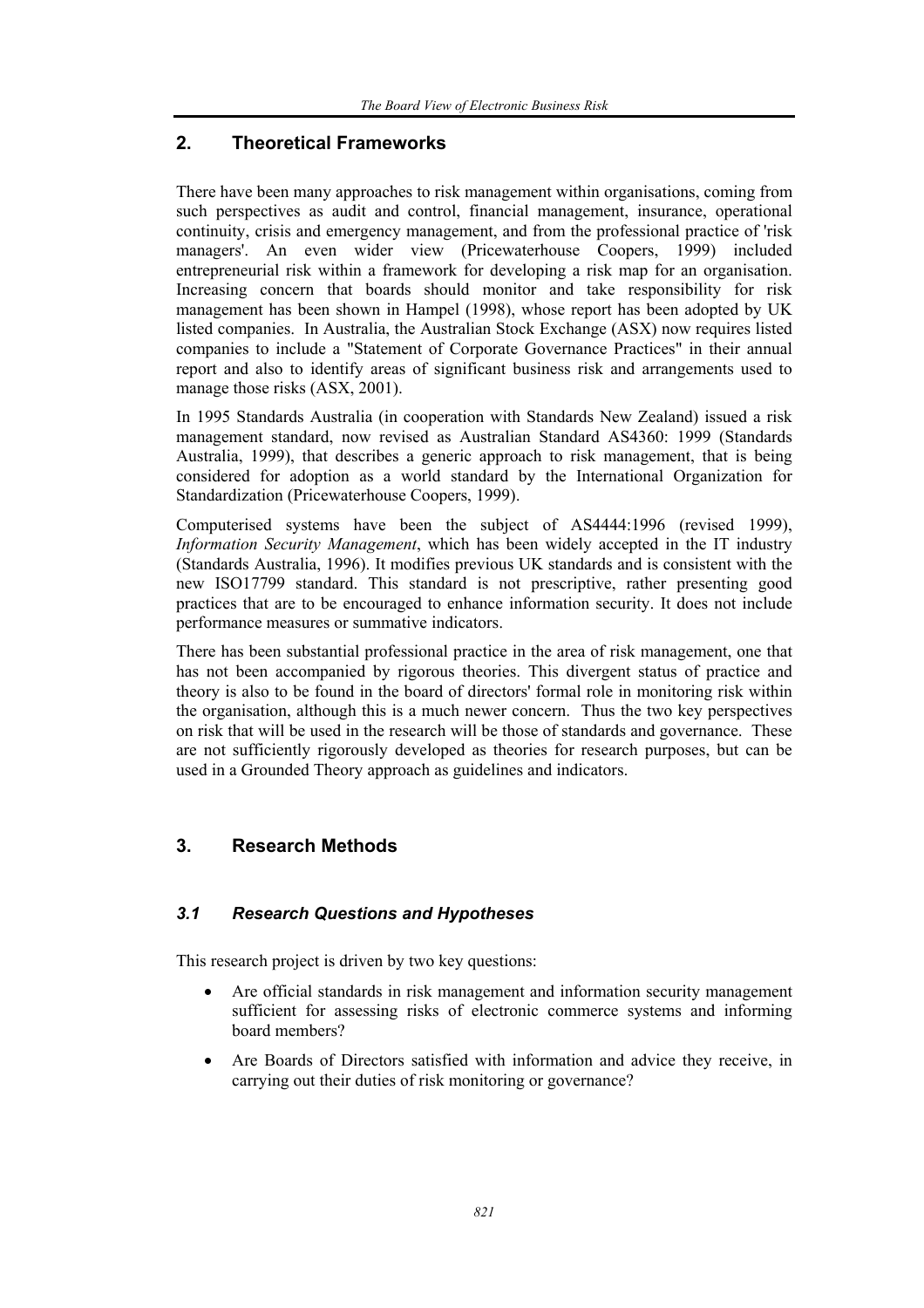## *3.2 Methodology – Phase One*

In this phase a study of board members of organisations was conducted, examining their perceptions of board and management actions concerning electronic commerce projects. The interviews were content analysed to test the adequacy of existing theories and to extend them in necessary areas.

A random sample of companies was selected from the Australian Who's Who of Company Directors. This was restricted to companies ranked in the Business Review Weekly top 1000 organisations in Australia. From the randomly selected companies, each director was reviewed. Those with two or more such directorships were included into the mailing list. The random sample was such that a mailing list of 50 individuals was created. Personalised letters were sent to these individuals requesting their participation in the study. Ethics clearance was obtained from the researchers' university.

The approach taken was one of Grounded Theory (Glaser and Strauss, 1967) and a short semi-structured interview framework was constructed. Grounded Theory seeks to uncover the reality of the research subjects and aims principally at theory building rather than theory testing. Items included were:

- a) What boards are you a member of? What is your role in these boards?
- b) How much do you know about electronic commerce? What do you see as its risks and rewards? Threats and opportunities?
- c) Have you had any involvement in electronic commerce projects? As a board member / otherwise? What were your experiences?
- d) How are electronic commerce ventures reviewed in your boards? Do the boards have risk assessment routines for these ventures?

An initial target of eight such directors was extended as the range of issues raised in the early interviews was wider than had been anticipated. If the issues of Standards was not raised by the subjects, it was introduced at the end by the interviewer. Eventually 13 directors took part in the study with collective representation on more than sixty different boards.

In most of the interviews, two researchers were present. The proceedings were tape recorded and transcribed later. Content analysis was performed using categories raised by the subjects.

## *3.3 Methodology – Phase Two*

From the interview transcripts, critical issues, events and approaches were identified that distinguished between the respondents. These issues were then framed as questions in a pilot instrument. The pilot questionnaire was tested with directors in a face-to-face situation so that they could identify problematic, vague or confusing questions. These were revised and the pilot testing continued. For the last four reviews only minor changes were required. An outline of the final questionnaire is shown in the Appendix.

A database of the sponsor's clients was provided for the questionnaire test phase. For each client, the chairman of the board was identified as the target for the survey. Three copies of the questionnaire were sent to each chairman with the request that it be distributed to board members. The objective was to obtain triangulation within each board. To deal with the issue of privacy, a fax-back form was included that allowed the participant to request removal from the database.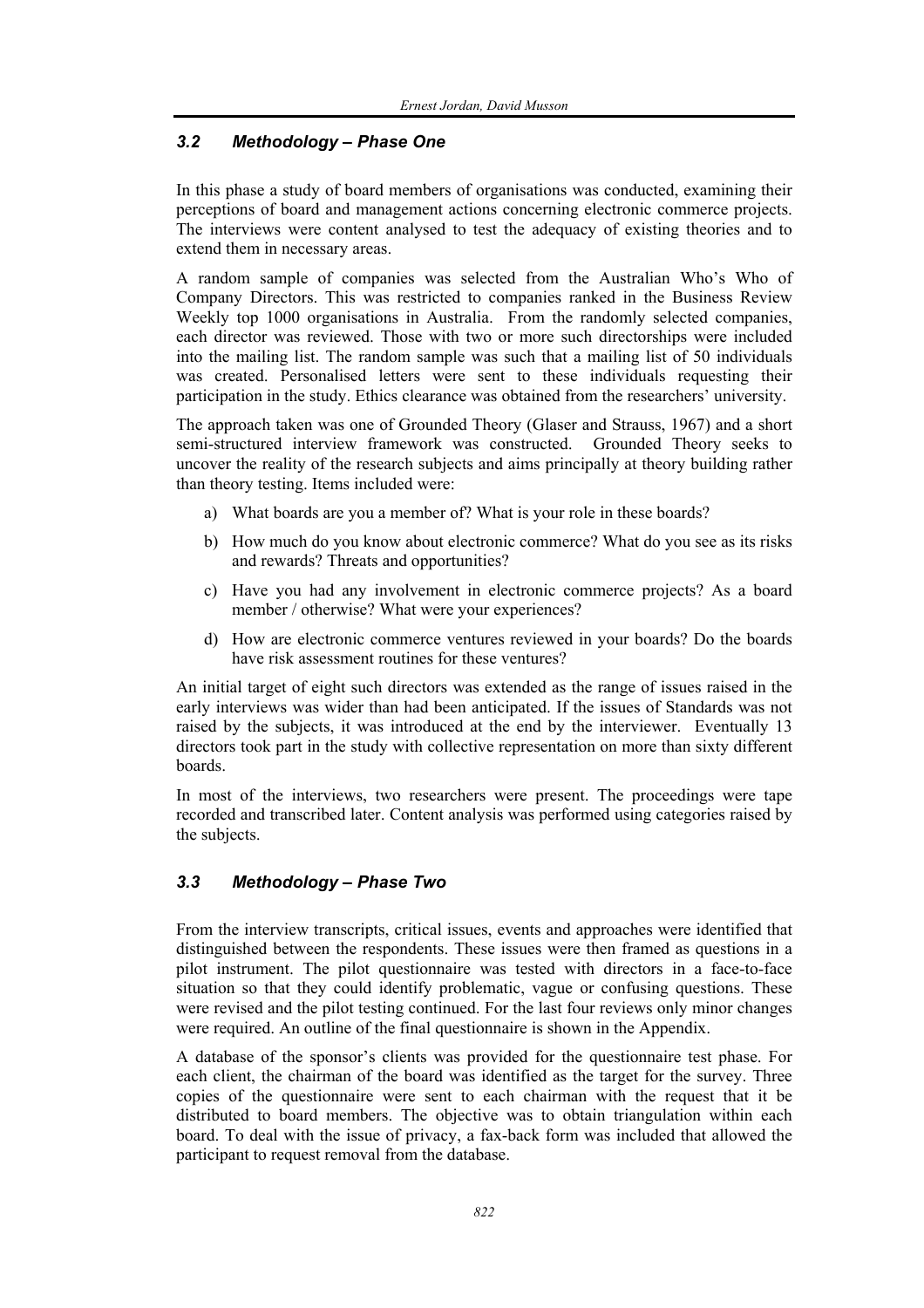## **4. Analysis**

#### *4.1 Phase One - Interviews*

The Australian Standard AS 4360 (1999) for risk management presents the model shown in Figure 1, below. The first phase "Establish the context" contains a first step "Establish the strategic context" that includes many issues identified by board members:

- Define the relationship between an organisation and its environment
- Identify the organisation's strengths, weaknesses, opportunities and threats (SWOT analysis)
- Context includes financial, operational, competitive, political, social, client, cultural and legal aspects.
- Identify internal and external stakeholders, consider their objectives and establish communication policies with these parties. AS4360 (1999) page 9.

However, board members gave significant regard to shareholders above other stakeholders and were more concerned about threats than the other SWOT components. In many cases it was pointed out that some electronic commerce opportunities were also threats, timing being critical.

Board members also emphasised their role to review and approve management decisions, rather than initiating activities. Thus the role of the board towards electronic commerce projects generally was to give management proposals the strongest review and criticism.

Executive board members, such as CEOs or Managing Directors, perceived themselves as the channel for the flow of information, issues, priorities and understanding between the board and other management. Thus the active role in the above items: define, identify, etc, was felt by them.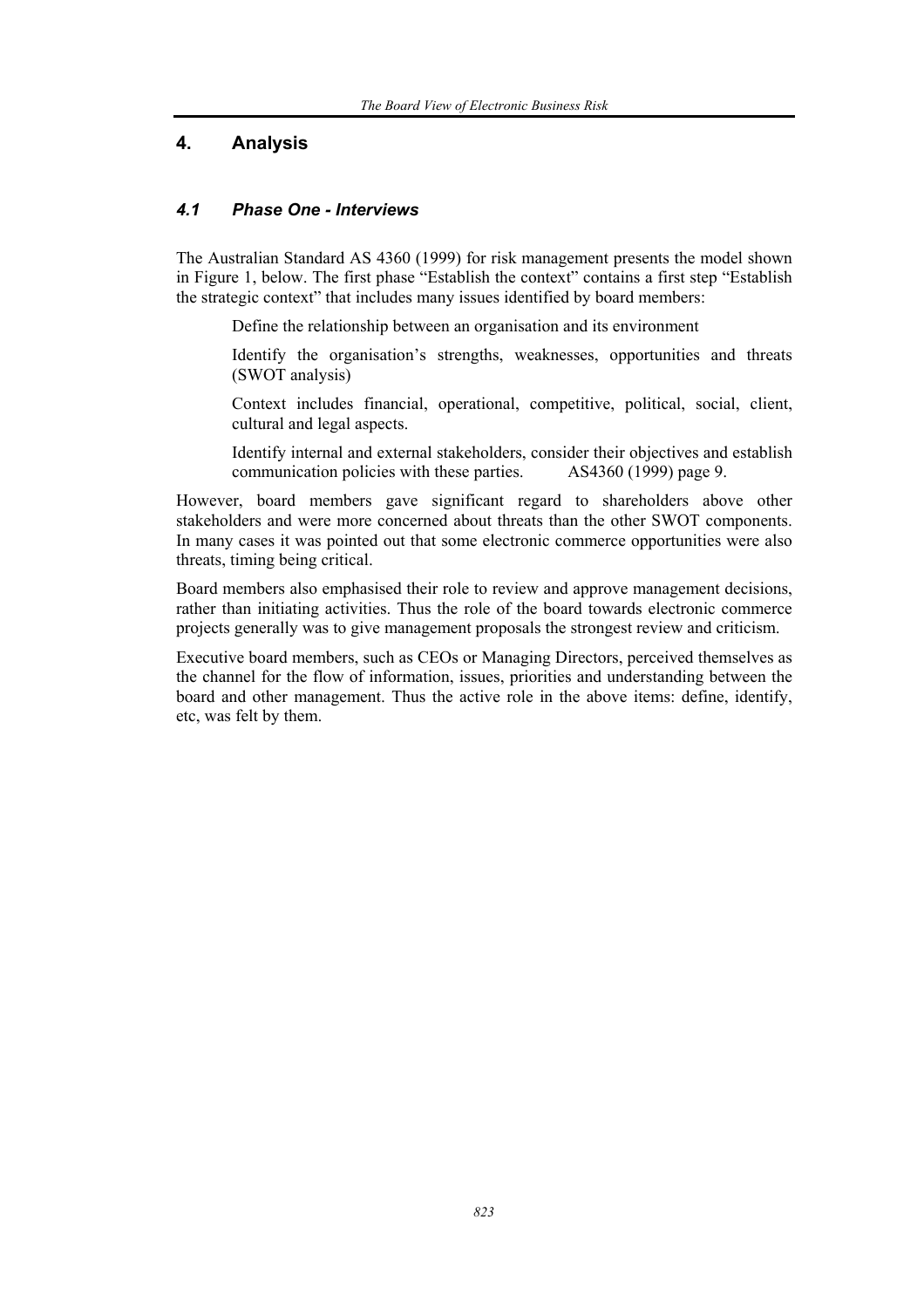*Ernest Jordan, David Musson* 



*Figure 1: The Risk Management Process (Standards Australia, 1999) p.11* 

However, the evaluation of risks was frequently mentioned as an item for which board members were responsible. Appropriate corporate governance in Australia requires board members to be aware of all risks that the business is undertaking. This is clearly interpreted to require their assessment of risk. On the other hand, board members uniformly did not expect to participate in the 'risk treatment' phase.

Thus the AS4360 Risk Management reference was insufficient as an instrument in reviewing board roles. It is also lacking in specifics about IT projects generally. Board members discussed issues of development risk, implementation risk, partner risk, technology risk and product risk. Operational risks are covered in the Information Security Management standard (AS4444) but as the standard is aimed substantially at existing systems, development and implementation issues are not covered. The relationship of IT continuity to business continuity is also important (Musson and Jordan, 2000; Hecht, 2002) and needs to be included.

The framework adopted by Pricewaterhouse Coopers (1999) is particularly strong in referring to partner risk, entrepreneurial risk and corporate governance issues of risk. Risk of disintermediation is one risk that was frequently cited.

Thus to develop an instrument to study risk associated with electronic commerce, it was necessary to integrate factors from many domains. Furthermore, demographic characteristics of board members, such as age, IT 'comfort', perceived specialist role on the board, and previous experience may have very significant impacts on the processes and methods used.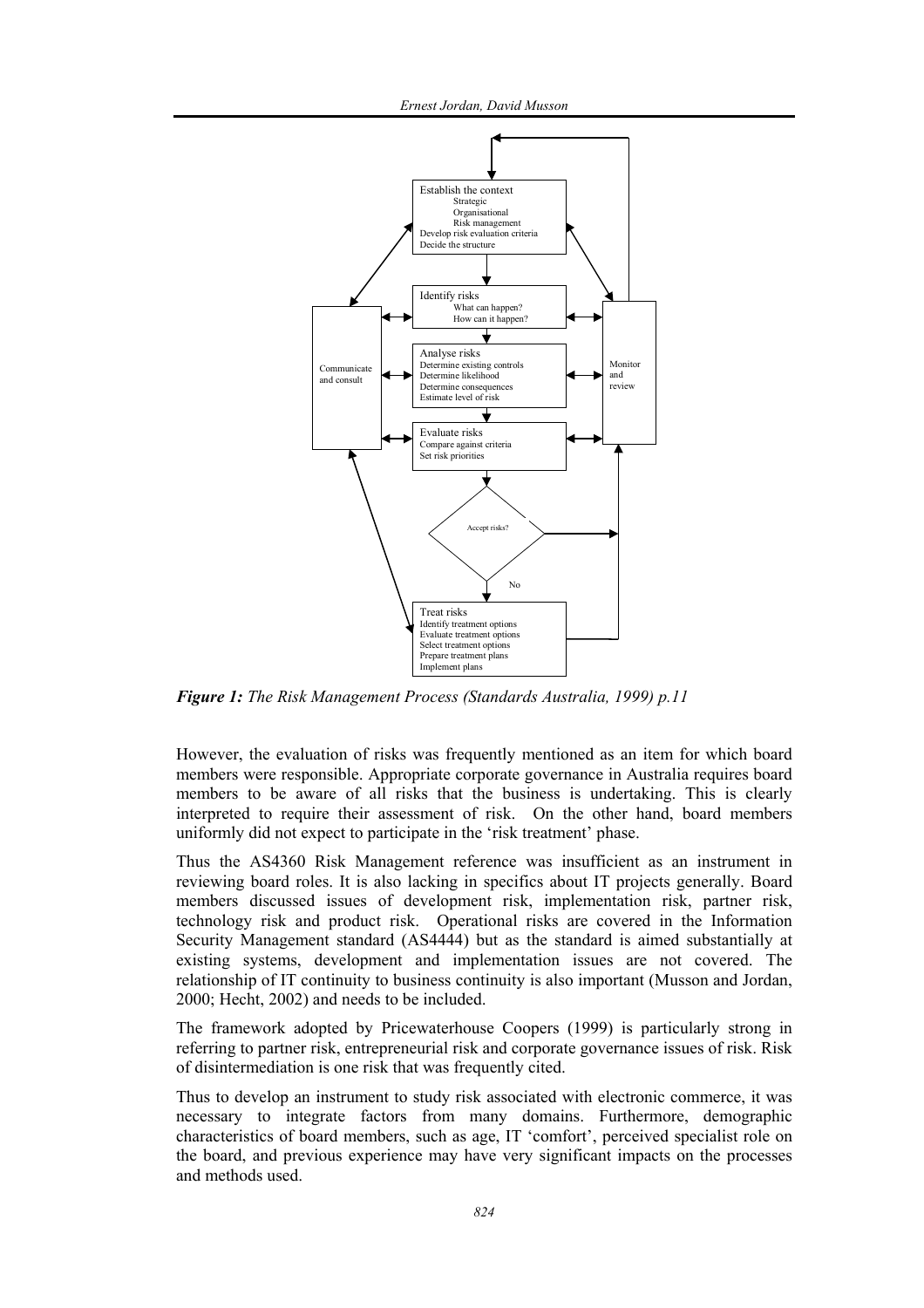## *4.2 Phase Two - Survey*

From the interviews, a questionnaire was produced and piloted with five further directors. The tested 28-question questionnaire was then sent to a sample of 151 company chairmen. Of these 151, there were two duplicate entries, reducing the sample to 149. Nineteen recipients declined to take part and a further fourteen envelopes were returned, giving an effective base of 116 companies. Eighteen completed questionnaires were returned from a total of fifteen companies. This response rate, whilst not overwhelming, is satisfactory for our purpose<sup>2</sup>, especially as the questionnaire analysis supported the collective judgement of the eighteen directors previously interviewed.

#### **The impact of electronic commerce**

l

The interviews showed that electronic commerce had affected business strategies and was seen as a source of risk. The questionnaire responses confirmed these impressions. Most respondents were already experienced in electronic commerce, with over 80% having engaged in it for more than two years. 83% had had to change their business strategies to take account of electronic commerce and 88% thought that further electronic commerce driven changes to strategy would be needed in the future.

Clearly, electronic commerce has been and continues to be a significant strategic issue. In terms of risk, 67% believed that electronic commerce had exposed their organisations to new risks and 89% thought that electronic commerce would expose them to further risks in the future. In terms of the sources of risk, all respondents agreed that these risks included a dependence on IT, threats from hackers or electronic intruders and an increasing need for new IT skills. 90% saw an increase in the risk of fraud or corruption and 93% saw risks caused by possible exposure of confidential information. These are extreme figures; we suggest that no other environmental factor has loomed so large in recent corporate history.

Electronic commerce is seen as having profound effects on the industry attractiveness in which organisations trade. As a result of electronic commerce,

- Over 90% saw rivalry between industry participants increasing.
- Over 80% saw the bargaining power of customers or buyers increasing.
- 60% of respondents thought that electronic commerce would permit new entrants into their area of business, sharpening competition.
- 50% saw the potential for substitutes for their products or services increasing, and
- 40% saw electronic commerce as increasing the bargaining power of suppliers.

Collectively, these figures suggest a serious lessening in industry attractiveness, especially in the financial services industry, the largest group of respondents.

In terms of external effects, over 80% of respondents saw electronic commerce increasing sales channel conflict. The key internal effects of electronic commerce were given as:

- 93% saw risks arising from staff being unable to adjust to or accept electronic commerce, and
- 85% saw electronic commerce resulting in an increase in reliance on key staff.

 $2<sup>2</sup>$  The main purpose of this phase of the research was to develop and test the survey instrument. A national or international survey is needed for more substantial conclusions.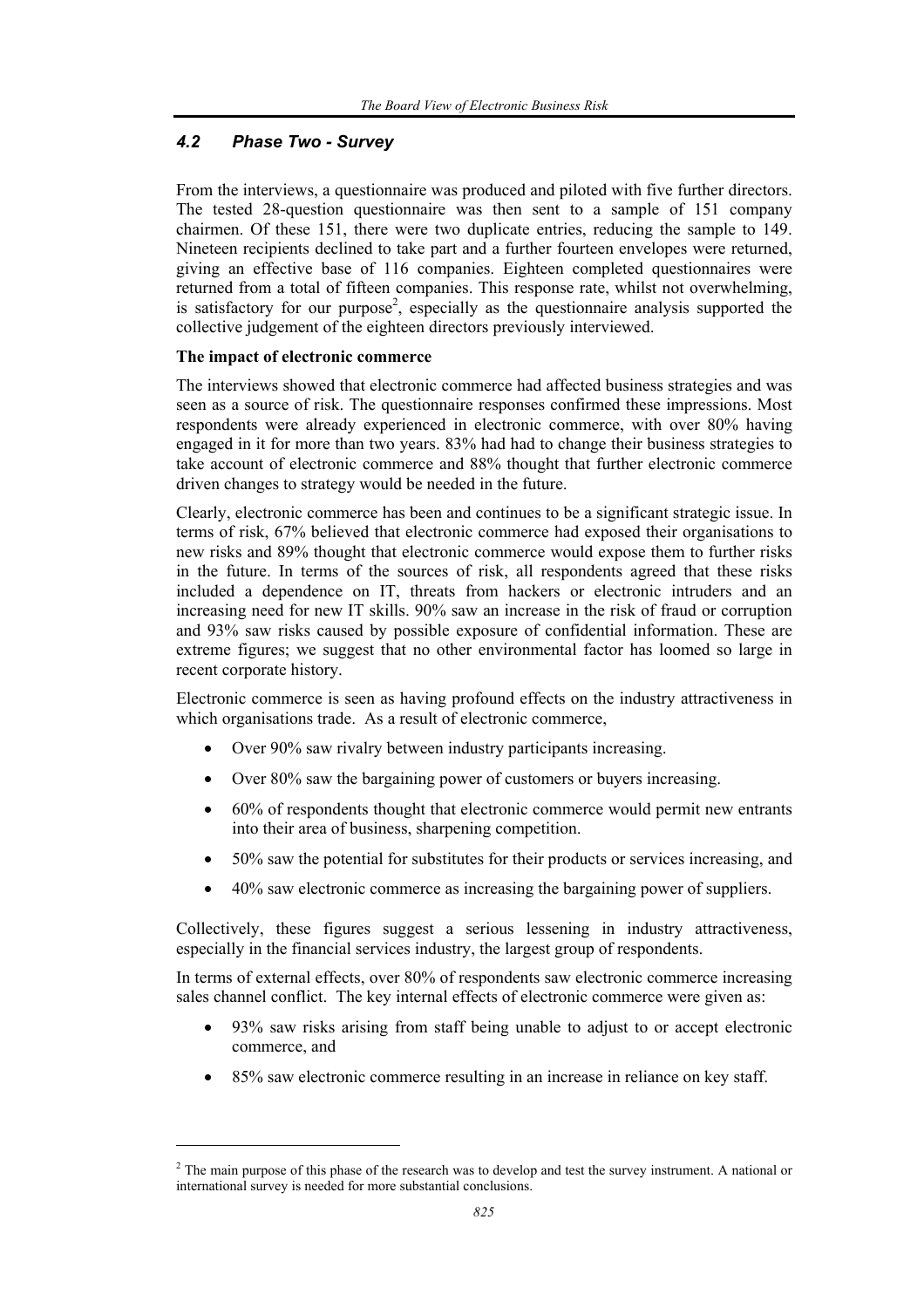Thus the external turbulence is matched by internal uncertainty.

#### **Who is responsible to the board for determining electronic commerce risks?**

With such profound changes in their operating environments, this responsibility sits at a high level in most organisations. Generally, a board member is responsible. In over 65% of cases it is the CEO and in another 6% of cases, it is the Audit Committee chairman.

#### **Responsibility for putting risk procedures in place**

A key responsibility in risk governance is putting risk procedures in place and ensuring that they work. This study reports highly divergent practices, not generally satisfactory. Who is responsible? Half thought that the CEO was responsible for putting risk management processes in place, 17% thought that it was the job of other management and another 22% saw it as an audit committee or board responsibility.

#### **Are the procedures in place?**

This area revealed the greatest discriminators between organisations. Given that almost all boards knew that electronic commerce had exposed their organisations to new risks, it might be expected that the internal control systems had been amended to take account of these risks. Here the responses showed three distinct groups, each about one third of responses. We can characterise these groups as:

- The "surfers"; who responded to new threats with new initiatives. These had new formal procedures in place, but mostly these new procedures had been in place for less than one year (although the average period that these organisations had been engaged in electronic commerce was between two and five years).
- The "batsmen": who believed their practised skills would carry them through. These expected that the existing procedures would cope with the new risks. Of course, this attitude may be reasonable or foolhardy, but our survey could not detect this.
- The "lawn bowler": who saw the threats but were unable to respond. These said that they knew that their organisations needed new procedures to cope with electronic commerce risks (and did not have them).

The Australian sports metaphors are useful for explaining the results within the community, however for international audiences some explanation may help. Surfing is at its essence dynamic – unique responses may be created on the moment. Cricket batsmen develop a comprehensive set of skills that are designed to deal with any ball that can be delivered to them. Lawn (green) bowling is a dying sport but the participants are not making changes to appeal to a new audience.

To test the respondents' application of formal procedures in specific cases, we asked about a hypothetical risk to the organisation. Half said that it was the job of the line manager to detect this, but that no formal procedures existed to do so. In another 22% of cases, it was expected that audit processes would reveal the risks. In only 17% of cases would a procedure detect this risk.

Where the board or audit committee had been responsible for ensuring that risk procedures were in place, they were in place. Where management had been responsible, they were in place in 78% of cases. Where the CEO had been responsible, the procedures were in place in only 37% of cases. This suggests poor monitoring of the CEO in this respect, by the board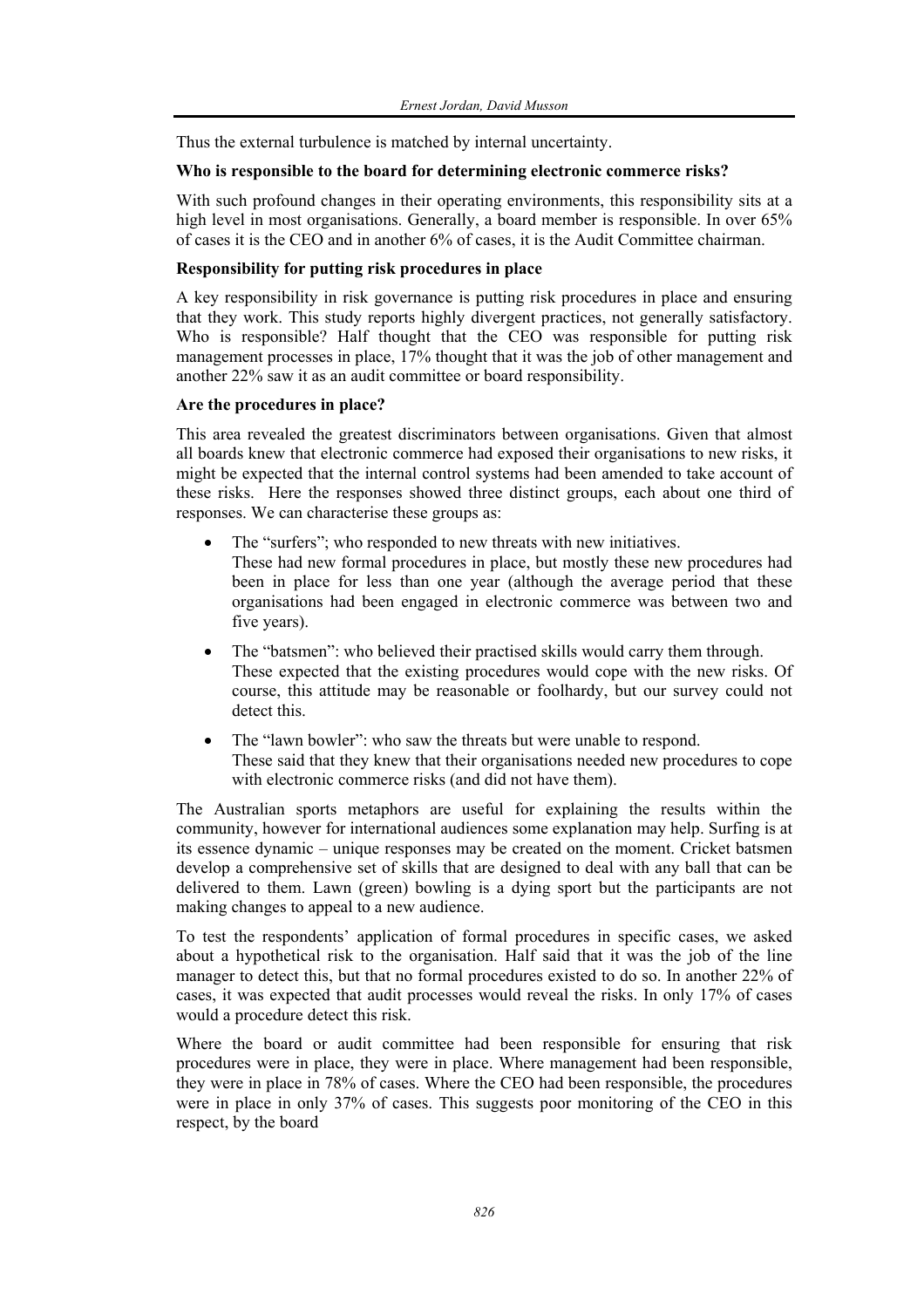#### **Who in management is responsible for devising the risk management procedures?**

Electronic commerce is a business tool implemented by information technology. Defences against the technical aspects, such as security against attack or data theft, are largely implemented by technical means not by written procedures. However, the majority of risks will arise from the business aspects of electronic commerce. It is surprising, then to find that, in 42% of cases, it is the task of the IT manager to devise the risk management procedures. In 25% of cases it is the task of the risk manager and in another 25% the task of the CEO. In only 8% of cases is it the job of a business manager.

It must be emphasised that the actual percentage responses given above are from a small data set from a population that overemphasises the financial services industry. However, many of the figures are so extreme that they cannot be overlooked.

## **5. Conclusion**

The foregoing results show that boards do not appear to carry out their corporate governance duties, at least in respect of electronic commerce risk. Despite agreeing that electronic commerce presented new threats to their organisations, boards have not changed their internal control systems to cope with these risks. Moreover, there were diverging views on whose task it was to ensure that the necessary control system changes were made.

The interviews threw some light on possible reasons for this disregard. Selections include:

*"Most of them are very content to delegate [risk] to management"* 

*"For traditional businesses*… *[who are] going to embark on an electronic commerce strategy, one of the bigger risks for them is to really understand…how do they make those decisions, there are no guidelines for it?"* 

Speaking of the Internet: "*[The CEO] put his hand up and said, you know, I'm sixty-one years of age and I don't have a clue and I probably don't want to have a clue"* 

*"I feel that around the board table, you have got certain age groups, the older the board the larger the trend is really there not to be any electronic commerce understanding and while it's seen as a shift in direction…, the average board… [doesn't] like change*"

"*I think a preponderant number of directors in Australia [think] that [electronic commerce is] all too hard, and should be left to the next generation or to their children or therefore to management….most of them are very content to delegate it to management…having delegated it comfortably, whatever comes back to the board tends to be rubber stamped if it seems sensible, but there is no thorough analytical review in the way you would have in other areas where the directors know what is going on."* 

"*It's a management decision, management would report on initiatives such as that, outlining the advantages and the risks. So long as there is an awareness of it without the specific details, that's OK. There are risks associated with everything*"

"*But I don't think that any of [my fellow directors] see [electronic commerce] as[a] risk*…"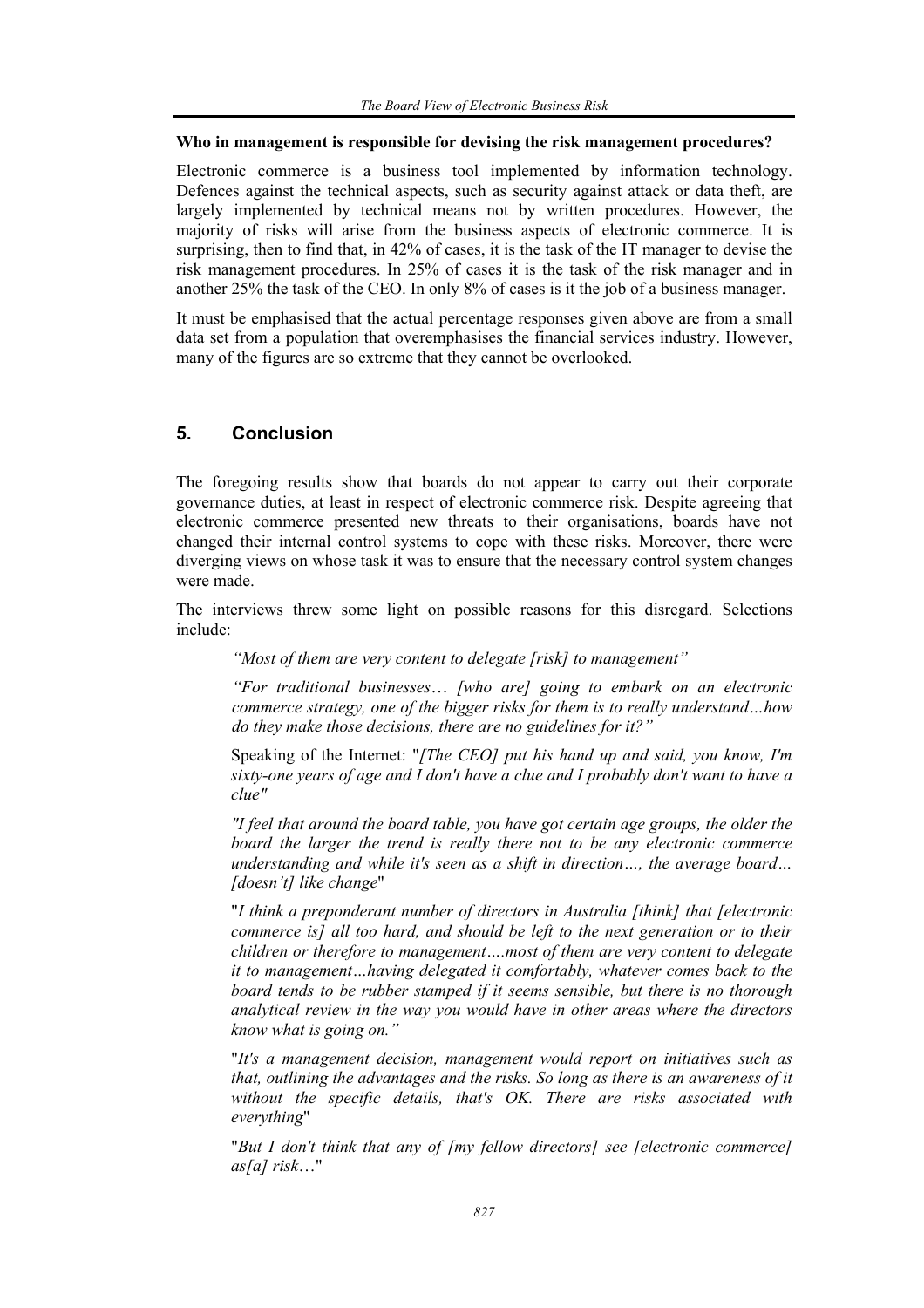The results of the survey indicate that electronic commerce risk is not taken seriously by all boards. It may be that CEOs have little insight into the risks posed by electronic commerce or that they have more pressing concerns. The quotations above suggest that serious issues of governance exist in Australian companies, at least in respect of electronic commerce.

The established literature such as Australian Standards for Risk Management and Information Security Management is clearly aimed at management, and a 'risk governance' perspective is taken by boards of directors. The research instrument examines the role of the board in monitoring the risk management processes that are used, rather than in examining the risk management processes themselves. A very significant proportion of boards are dealing with electronic commerce risks in new ways, ways that have not been used before. The responsibility of board members, to become informed of the relevant issues in electronic commerce, is an issue raised by many of the subjects.

Thus, the monitor and review component of the AS4360 model in Figure 1 is one that boards see as important for them, but **what** they are monitoring and reviewing differs somewhat from the other elements of the model. The research instrument will be valuable in revising risk management thinking, in particular giving risk management professionals better guidance into the requirements and expectations of their governing boards.

A more substantial population needs to be surveyed before authoritative conclusions can be drawn – this research indicates however, that such a survey is highly warranted.

This research was kindly funded by Gadens Lawyers and an earlier version of results published at the Australasian Conference on Information Systems.

## **References**

- ASX (2001) Guidance Note 9: Disclosure of Corporate Governance Practices: Listing Rule 4.10. Australian Stock Exchange, Sydney.
- Cadbury, A. (1992). Cadbury Committee Report: Financial Aspects of Corporate Governance. Burgess Science Press, Basingstoke.
- Cobb, A. (1998) *Thinking about the unthinkable: Australian vulnerabilities to high-tech risks*, Parliamentary Library Research Paper 18, Parliament of Australia, Canberra
- Ernst & Young (2000) *An Australian View of Risk Management*, Ernst & Young, Sydney
- Glaser, B.G. and Strauss, A.L. (1967) *The Discovery of Grounded Theory: Strategies for Qualitative Research,* Aldine, New York
- Hampel (1998) *The Committee on Corporate Governance, Final Report*, Gee Publishing, London
- Hecht, J. (2002) "Business continuity management", *Comms of the AIS*, Vol.8, 444-450.
- Musson, D. and Jordan, E.(2000) *Managing for Failure*, Macquarie Research Limited, Sydney
- Pricewaterhouse Coopers (1999) *Enhancing Shareholder Wealth by Better Managing Business Risk*, IFAC Study 9, International Federation of Accountants, New York
- Standards Australia (1996) *Information security management,* AS/NZS 4444:1996, Sydney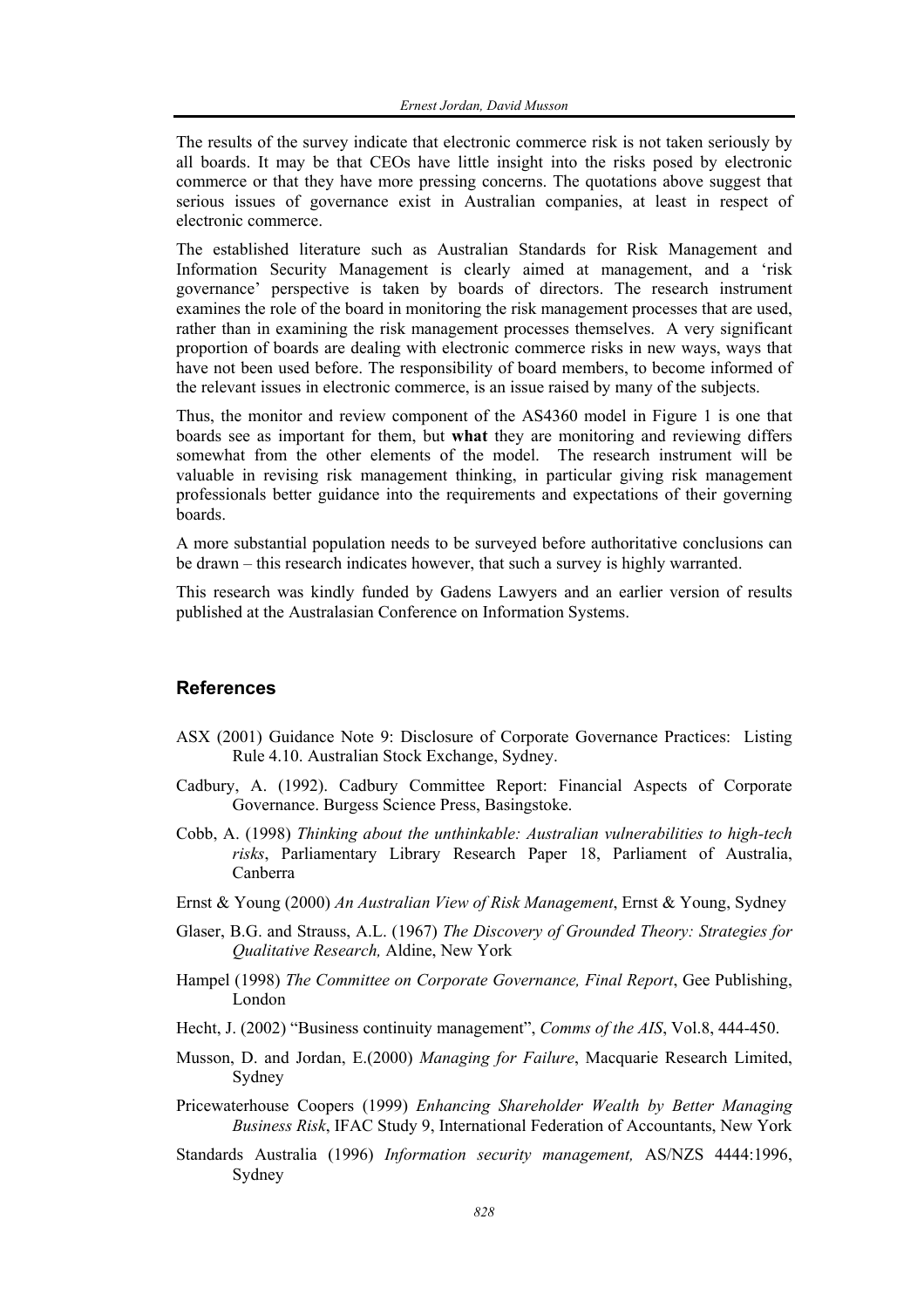Standards Australia (1999) *AS/NZS 4360:1999 Risk Management*, Standards Australia, Sydney

## **Appendix**

#### **electronic commerce corporate governance survey (questions only)**

- 1. Years experience as a board member (any board).
- 2. Professional background
- 3. Age
- 4. What is the main activity of your organisation?
- 5. Is your company listed on a Stock Exchange?
- 6. Does your company have a controlling shareholder (for example, as a substantially owned subsidiary or through an individual or family significant controlling interest)?
- 7. Do you hold an executive board position in this organisation?
- 8. Have you been or are you currently a member of the board audit committee?
- 9. When asked to evaluate a new project proposed by management, how do you usually assess the risks to the organisation that could be posed by that project? Please  $\sqrt{}$  the most significant answer for an electronic commerce project in the first column and for other projects in the second column.
- 10. If a serious risk to the organisation arose because of, say, the actions of a key supplier, how would you as a director of that organisation expect to become aware of that risk?
- 11. Is the process mentioned in your answer to question 10 formally documented?
- 12. Who is responsible for ensuring that the organisation has risk management procedures in place that cover the likely risks such as Occupational Health and Safety, environmental compliance, fraud and risk to the reputation of the organisation?
- 13. If an employee, operating within their delegated limits, took an action that could cause risk to the organisation (say a marketing person set up a Web site), how would that risk be discovered and assessed by the organisation?
- 14. The emergence of internet-based electronic commerce has required many organisations to significantly review or change their strategies. (Please circle answers that apply)
- 15. How long has your organisation been engaged in electronic commerce?
- 16. Do you believe electronic commerce has already exposed your organisation to new risks?
- 17. Do you believe that electronic commerce could expose your organisation to new risks in the future?
- 18. Has your organisation introduced new formal and written risk management procedures to cope with these electronic commerce risks?
- 19. How long ago were these procedures authorised?